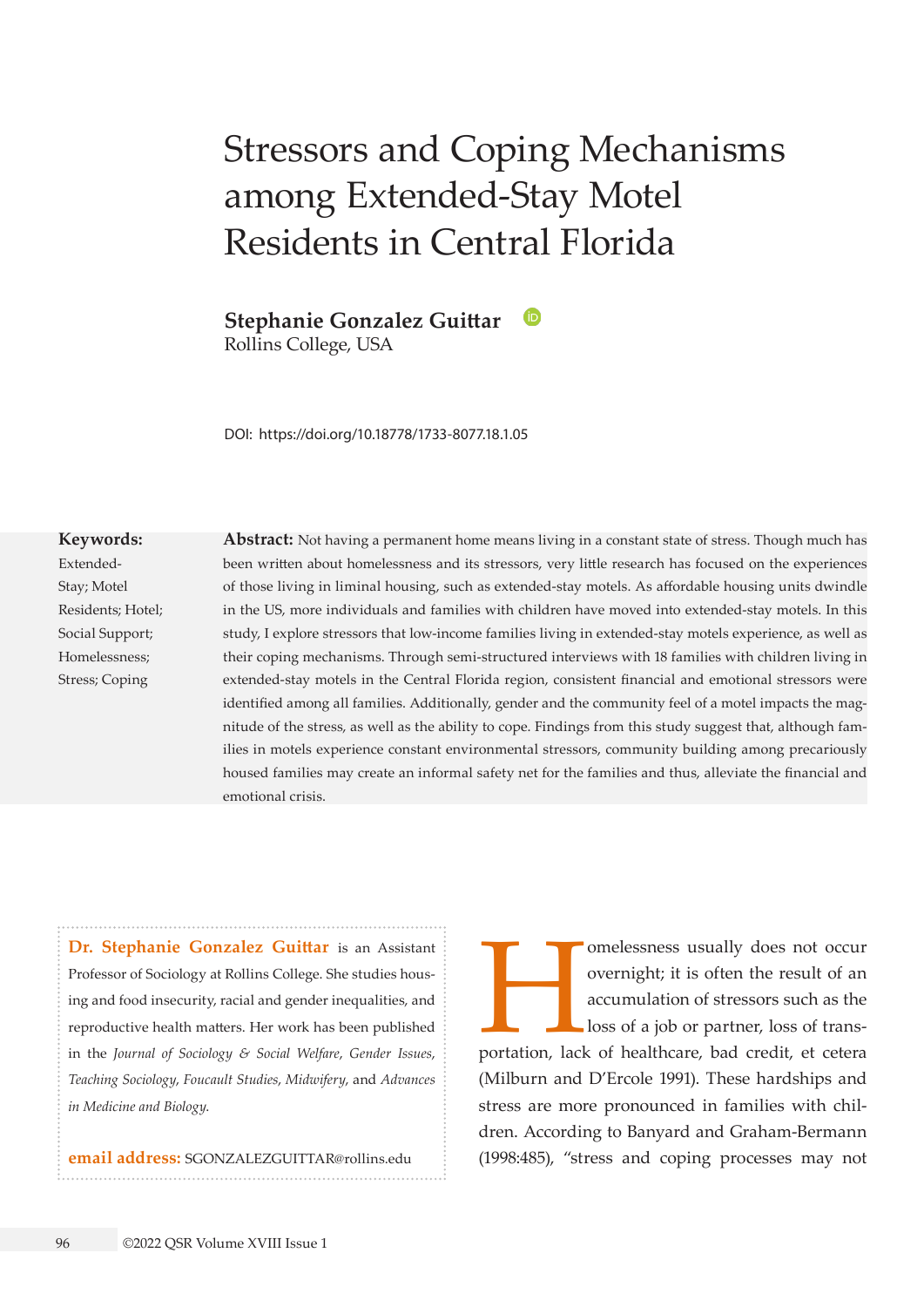be different for homeless and housed mothers, but they experience it at different magnitudes." For those in an emergency shelter, the surroundings are a constant reminder of a lack of housing and hence, serve as a constant stressor. However, those who are struggling financially but stably housed may not be surrounded by others in the same situation and could potentially "tune out" their struggle. The existing literature has studied stressors among low-income individuals and/or those experiencing homelessness (see: Klitzing 2004; Wadsworth 2012; Scutella and Johnson 2018), but not much has been published about people in precariously housed situations, such as extended-stay motels. The present study seeks to address this gap in the literature by identifying the stressors experienced by families living in extended-stay motels with children, as well as some of their coping mechanisms.

Methodologies for enumerating homeless populations vary drastically by jurisdiction. Most estimates of homelessness rely on the annual pointin-time (PIT) counts conducted by agencies that receive funding from the federal Department of Housing and Urban Development (HUD). These PIT counts are largely done by volunteers in each city or county, mainly in urban areas, and thus make it difficult to compare numbers across the board. To complicate matters, the definition of homelessness varies such that if using HUD's definition, an individual or family living in a motel may not be defined as homeless. But, according to the McKinney-Vento Homelessness Assistance Act, which provides the definition utilized by the Department of Education to identify homeless children in schools, a family living in a motel *is* defined as homeless. For example, a study of Central Florida's homelessness among children found that, for the 2013-2014 school year, there were nearly 4,000 students who were identified as homeless—of which it is estimated that about 800 of them were living in motels (Donley et al. 2017). The neighboring county had nearly 6,000 students identified as homeless, with close to 1,200 students living in motels (Donley et al. 2017). These figures provide a rough estimate of the number of families with school-aged children who live in motels in the Central Florida area—though this is not the only area where families are finding themselves living in a motel. For example, a recent New York Times report (Frazier 2021) stated that the Las Vegas school district had 2,035 students living in motels for the 2019-2020 school year.

Most people experiencing homelessness or transitional housing experience chronic stress from accumulated traumas over their lifetimes in addition to their current situational stressors. These traumas and stressors are particularly salient for women experiencing homelessness or transitional housing (Banyard and Graham-Bermann 1998; Klitzing 2004). In shelters, people experience stress not only due to a lack of permanent housing but also a lack of independence, having to meet shelter curfews and rules, as well as potential conflicts with other shelter users (Klitzing 2004; Fraenkel 2020). Those who live in extended-stay motels experience similar stressors due to the constant worry of overpaying their weekly rates to avoid street homelessness, but they do have more privacy and independence than those who live in an emergency shelter. This liminal housing situation, not stable enough to be considered permanently housed but not homeless (or "roof-less") in a literal sense either, is one that needs to be explored further to identify the stressors and how they affect people in different situations.

There are only a few social scientists who have explored the experiences of those living in extend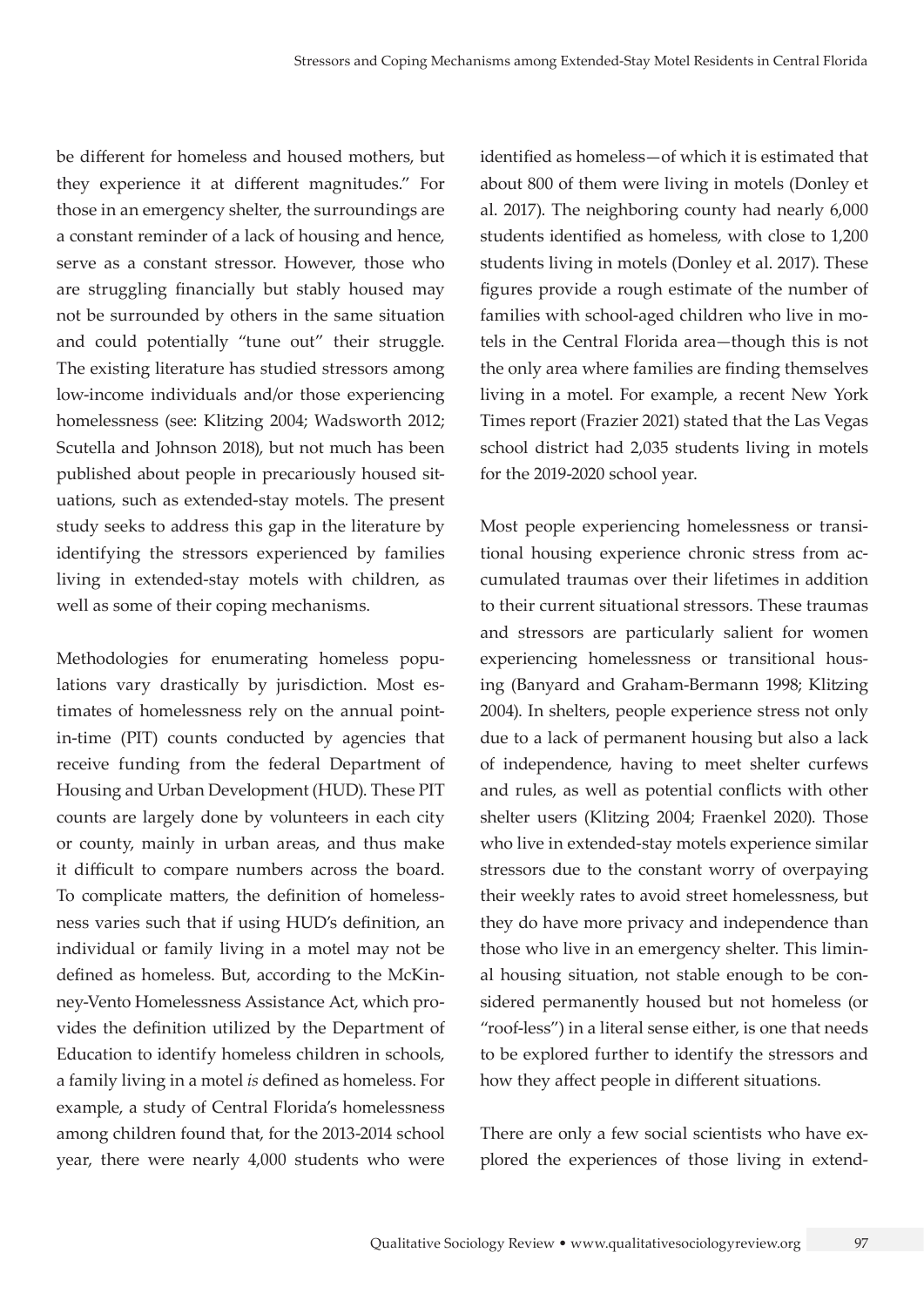ed-stay motels (see: Brownrigg 2006; Lewinson 2010; Dum 2016; Gonzalez Guittar 2017). Lewinson's (2010) research on extended-stay motel residents focused on the "environmental" stressors that individuals experience, such as limited space and privacy in the motel room and the psychological distress that comes with those physical restrictions. In Lewinson's study (2010), residents coped by making physical changes to the rooms to make themselves more comfortable, changing their behaviors to accommodate their small living spaces, and getting away from the motel at times for distraction. Gonzalez Guittar (2017) focused on the stressors stemming from food insecurity among motel residents.

Brownrigg (2006) found that motel residents come from a variety of different socio-economic backgrounds and, as such, it is difficult to identify general patterns, particularly in their social networks and how they join or distance themselves from communities of residents. Some extended-stay motel residents avoid contact with others as a way to protect their privacy and anonymity, while others form or join social groups within the hotel ("cliques") or socialize with others outside the hotel (Brownrigg 2006). The function of these "cliques" in extended-stay motels has not been explored beyond providing some socio-emotional support. This is an area that needs further exploration since we know that social support can reduce stress and contribute to better mental health (Schutt, Meschede, and Rierdan 1994; Turner and Lloyd 1999; Klitzing 2003; Monroe et al. 2007). Ward and Turner (2007) found that informal networks were an important predictor for not relying on welfare benefits. However, it is not clear whether the numbers of social networks are serving as a substitute to welfare benefits or whether the numbers of social networks are related to ineligibility for Temporary

Assistance for Needy Families (TANF) benefits. There are still gaps in the literature on social support and homelessness. Except for Lewinson (2010) and Brownrigg (2006), who focused specifically on extended-stay motel residents, most of the studies have focused on street homelessness or those in emergency shelters.

There are also differences in stressors by family type and other individual circumstances. Parents who are experiencing homelessness with their children commonly report worry over their children's safety and well-being (Choi and Snyder 1999; Ryan and Hartman 2000; Averitt 2003). Parents stress not only about childcare arrangements, children's development, and academic progress but also about their emotional well-being, including how others may react and treat their children if they found out they were homeless (Averitt 2003; Klitzing 2004). Studies have shown that the perceived financial stress that parents experience can lead to depression, anxiety, feelings of guilt over not providing for their families as they would like to (Conger and Donellan 2007; Paquette and Bassuk 2009; Holtrop, Mcneil, and Mcwey 2015).

Although caring for children while living in poverty is a source of stress, children also provide emotional support for their parents, which serves as a motivator and coping mechanism for the parents (Milburn and D'Ercole 1991). Studies of homeless families found that when parents were asked what kept them going through the hard times, they often replied that their children and their hope of a better future for them made them push through the difficult times (Milburn and D'Ercole 1991; Ryan and Hartman 2000; Vandsburger, Harrigan and Biggerstaff 2008). Also, homeless families often credit God, their faith, or prayer for getting them through dif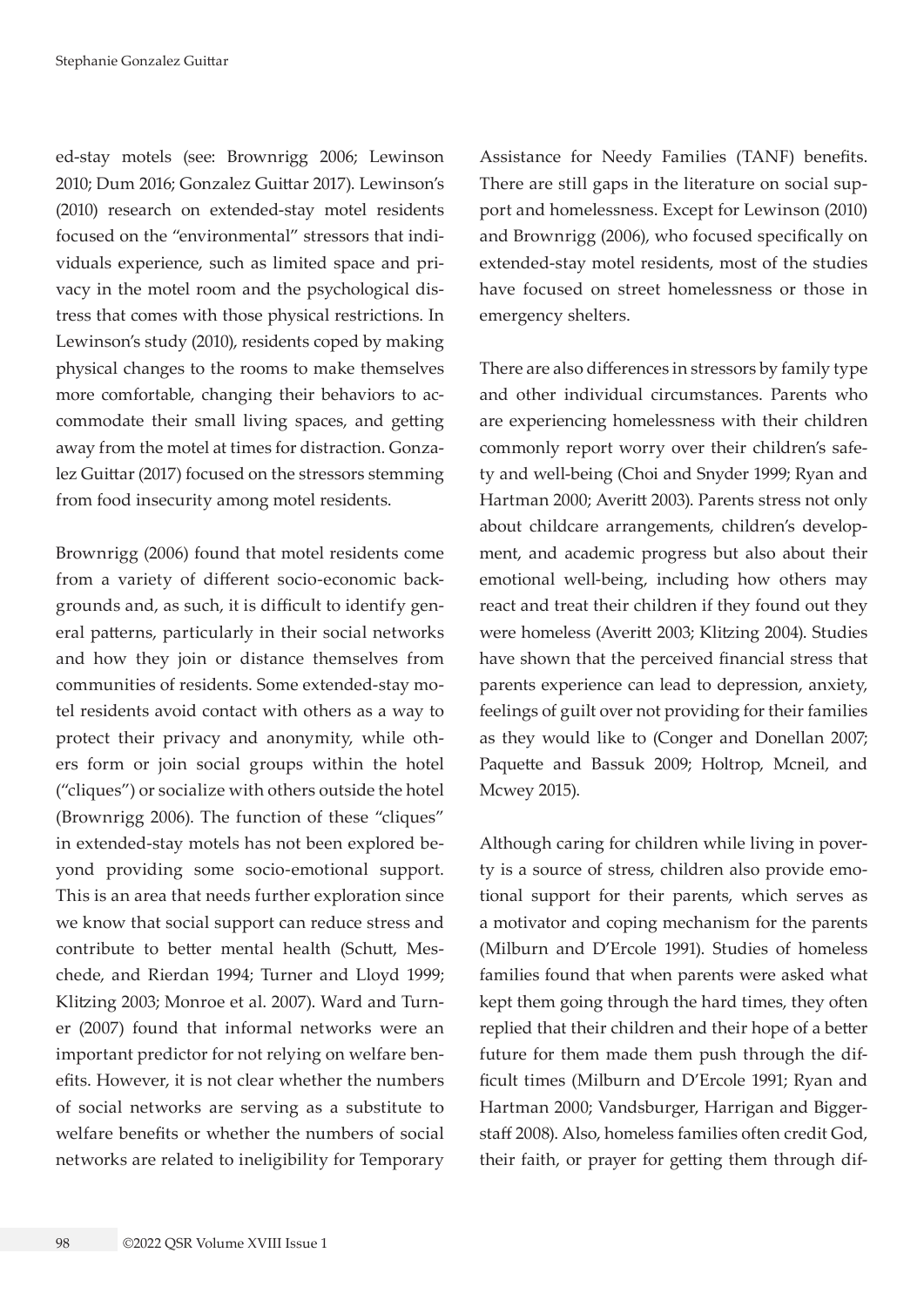ficult times (Milburn and D'Ercole 1991; Ryan and Hartman 2000; Vandsburger et al. 2008).

The present study expands the literature on housing insecurity and distress by focusing on the experiences of extended-stay motel families with children, their stressors, and related coping strategies. Furthermore, it elaborates on the findings from Brownrigg (2006) by exploring the functions of the cliques that may develop among extended-stay motel residents, as well as the function of these cliques and how they provide emotional and instrumental support for the families.

## **Methods**

#### **The Setting**

Data collection occurred at various extended-stay motel locations in the Central Florida area, particularly the old highway (192) that leads to the theme parks in the area. In their heyday, these motels were filled with tourists visiting the local theme parks. As theme park companies designed and built their resort areas, the motels lost their appeal, and their clientele shifted. Today, as one social worker said to me, "these motels are *de facto* homeless shelters." The county where data collection took place does not have a housing authority or an emergency homeless shelter. Thus, when people are evicted or have nowhere else to go, the motels offer a semi-affordable short-term option. For the participants in this study, that "short-term" fix ended up becoming an over-extended stay that has made leaving the motel very difficult.

#### **Sample**

Data for this study stem from semi-structured interviews with 18 families with children living in ex-

tended-stay motels in the Central Florida area. The participants had lived in a motel anywhere from 2 weeks to a little over 3 years, with an average stay of 11 months. Participants were recruited through flyers posted at social service providers, charity organizations, and motel lobbies, as well as referrals from social service providers and participants. Two families were referred to me by a social service provider, seven families responded to the recruitment flyers, and the other participants were either directly recruited by the author or were referred by a previous participant.

All but one of the households interviewed had children living in the motel room with them at the time of the interview. Ten of the 18 households (56%) were Latino. Two families were non-Hispanic Black, and the other six were non-Hispanic White. The high proportion of Latinos in this sample is representative of this particular region. The city where the study took place has a minority-majority population where 58.9% of their population is Latino, and the county population as a whole is 46.3% Latino (Census 2010).

Except for the one childless couple, the smallest household was made up of three persons and the largest consisted of seven people in one room (three families had seven members each). The median household size was four members per room. All families paid relatively similar weekly rates regardless of the motel where they resided or the number of people in the room. The rates ranged from \$160 to \$190 per week.

All but one of the households had some income coming in either from employment or social security disability income (SSDI). Not all income was earned legitimately. In a couple of cases, the jobs or side jobs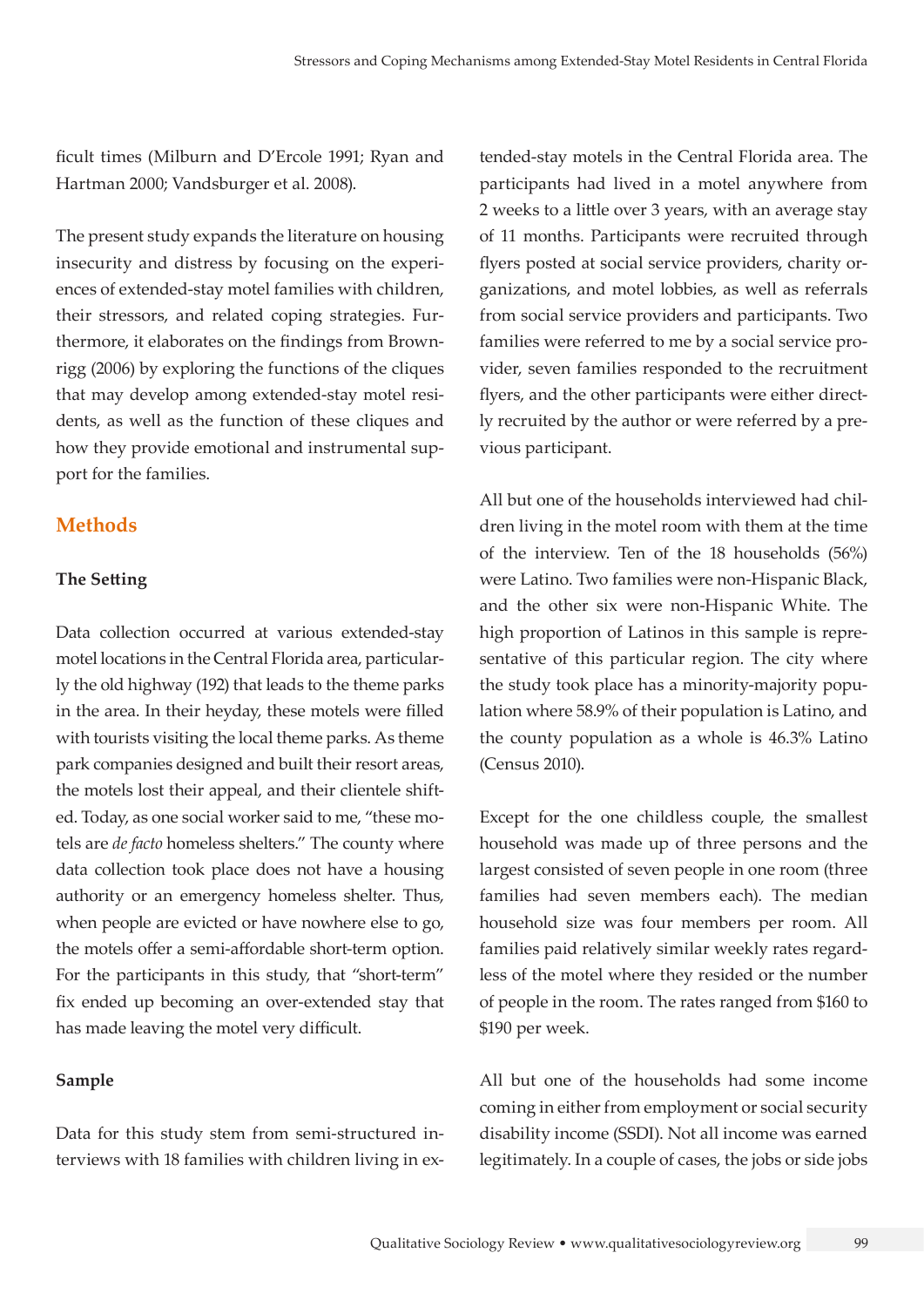were done under the table for cash payment, but no one reported engaging in illegal activities for money. The employment histories of the motel residents were concentrated in three industries: construction, hospitality, and retail. Within the two-parent families, women were more likely to stay at home caring for the kids, but they still talked about having worked or looking for work in hospitality or retail.

Most of the interviews were done with one parent (only three were single parents) but there were five interviews conducted with both adults in the household, which led to a total of 23 participants. The participants came from seven different motels along the same highway in Central Florida. At the time of data collection, there were close to 100 extended-stay motels and/or hotels along this highway, which leads to the Lake Buena Vista area, home of the Walt Disney World complex. It was not uncommon for the families to move from motel to motel to seek a better environment or if they had issues with management. The motels were typical in their appearance, mostly two-stories with doors facing the parking lot. However, one location was a multi-story, two-tower hotel where one tower was "reserved" for extended-stay residents and the other for tourists. The practice of having sections reserved for tourists as separate as possible from the extended-stay guests was not unique to this location, which shows the awareness of motel staff of the use of motels as a form of affordable housing. Most, but not all locations, did have a pool that was maintained and available for the families to use regularly. There were no other entertainment areas or playgrounds for children at these locations. Outside of the pool, there were few amenities but an ice machine and maybe a laundromat room available to residents. These motels are all located in commercial zones and thus, are removed from the amenities that families need and/or fre-

quent regularly, such as supermarkets, parks, playgrounds, libraries, or their children's schools. All of these motel locations were school bus stops, picking up children in the morning and dropping them off in the afternoon as part of the McKinney Vento Homelessness Assistance Act benefits the school district provides to the families in transition.

The initial plan for this study was to conduct interviews in a public location chosen by each participant, but transportation and child care constraints presented a challenge. Thus, five interviews were conducted outside of the motel, and the rest were conducted in the participants' motel rooms. Zussman (2004:360) states the benefits and importance of studying people in natural settings because it allows the researcher to not only be "alert to what people said not just in interviews but also in vivo. Interviewing slops over into observation." Spending time in the motel room with the families was beneficial for my understanding of the families' narrative, experiences, and frustrations.

#### **Analysis**

All interviews were conducted by the principal investigator. These interviews were digitally audio-recorded and later transcribed into Microsoft Word documents for analysis. The average interview lasted a little more than an hour, with the shortest interview lasting 35 minutes and the longest interview lasting three hours. All participants were assigned a pseudonym, and any identifiable characteristics were removed during transcription to protect participants' privacy.

Given the limited data on extended stay motel residents, this study was primarily exploratory in nature. The study was designed to explore the expe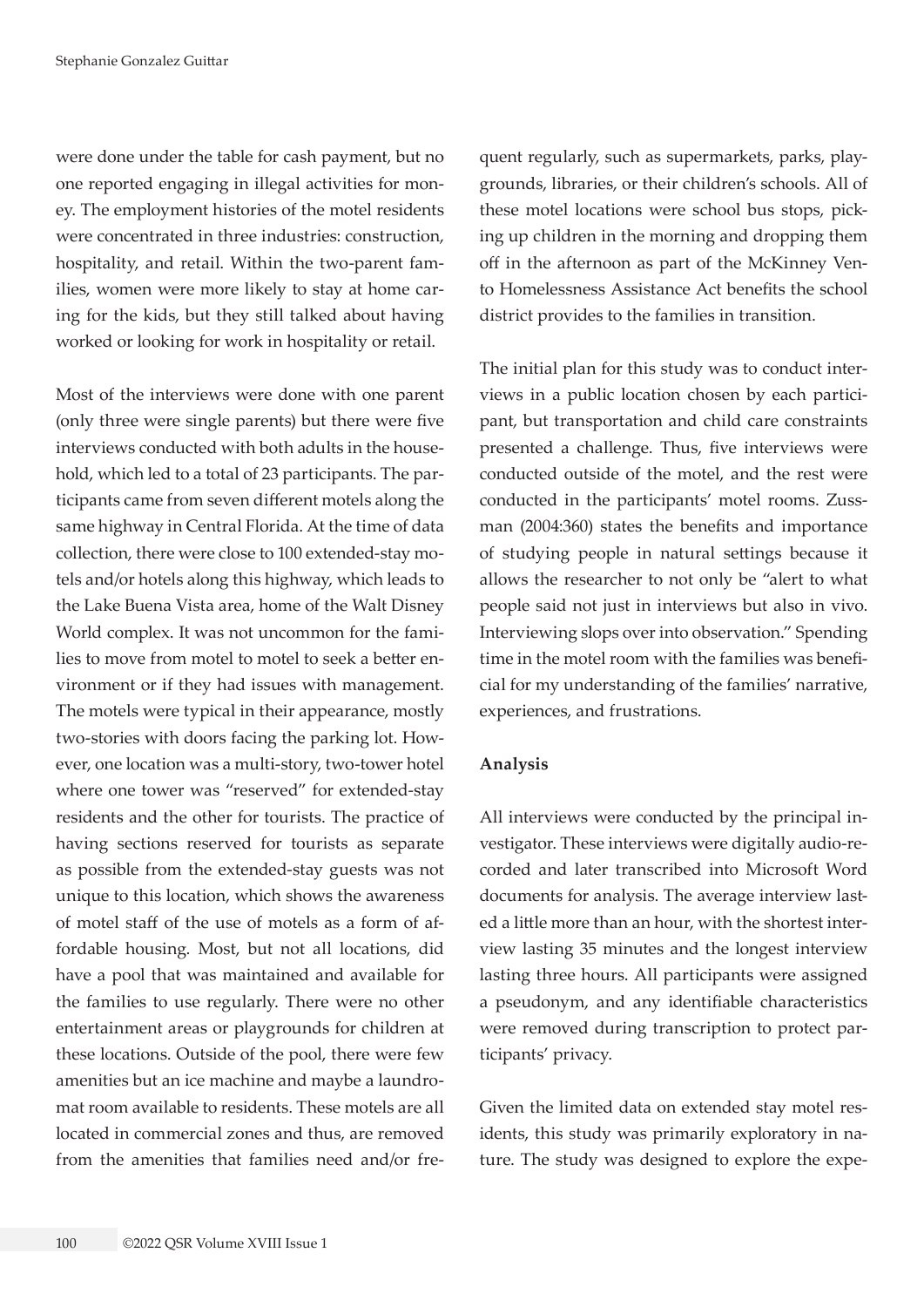riences of persons living in extended-stay motels in a more recent context and including families with children—which is a population that had not been the focus of previous studies of extended-stay motel residents. Following a constructivist grounded theory framework (Charmaz 2014), the goal of the broader study was to limit the use of a priori theoretical frameworks to emphasize letting the salient issues and experiences of these families emerge from the interviews organically. The constructivist grounded theory recognizes that narratives are mutually constructed phenomena, which develop between interviewer and interviewee. As such, care was put into crafting an interview schedule that included questions that are "sufficiently general to cover a wide range of experiences and narrow enough to elicit and elaborate the participant's experiences" (Charmaz 2014:65). Analyses began with line-by-line open coding, followed by more focused coding. Themes were segmented into conceptual categories with the assistance of sensitizing concepts—groupings that served as starting points to help organize and understand the data. Across the course of data analysis, clear themes emerged—themes that were not purposively sought via questions in the interview schedule. Many of these themes became prominent themes in the current study.

For example, though "stress" was a prominent theme for every participant, this emerging theme did not stem from a specific question (i.e., they were not asked about stress or coping with stress). All interviews began with the question, "Tell me about your experience living in the motel." From that very first prompt, stress was such a prominent theme that subsequent coding was focused on forms of stress, and later—coping mechanisms for the stressors. After initial coding, the "stress" theme was sub-categorized into the themes presented here: financial/ physical stress and emotional stress. As participants discussed their stressors—it was common for them to also mention what "kept them going" or ways in which they coped with the stress. Thus, the themes emerged organically and became the coping themes identified here of perpetual hope, children as motivation, and community building as coping mechanisms.

#### **Results**

While the families in this study reported similar stressors as the individuals in Lewinson's (2010) study of extended-stay motel residents (i.e., lack of space and privacy), the families in this sample expressed stressors that could be divided into two main categories: financial stress and emotional stress. Lack of space and privacy were prevalent and added to the stress of maintaining a household and caring for family members. For example, the motel rooms did not have kitchens, and so the families had to do all of their cooking using a microwave or small appliances and using the bathroom sink. The lack of privacy increased stress between family members, and especially for the parents as there was no separation from the children. However, here I focus on the worries they experienced related to finances and emotional concern for their family's well-being.

#### **Financial Stress**

Though most of the households had at least one employed adult, they lacked stable income and/or benefits (e.g., food stamps). Most had jobs that paid hourly wages, but others were paid by production instead (e.g., housekeepers, contract workers). This meant that even if they were assigned full-time hours, that did not always yield full-time pay. Mara,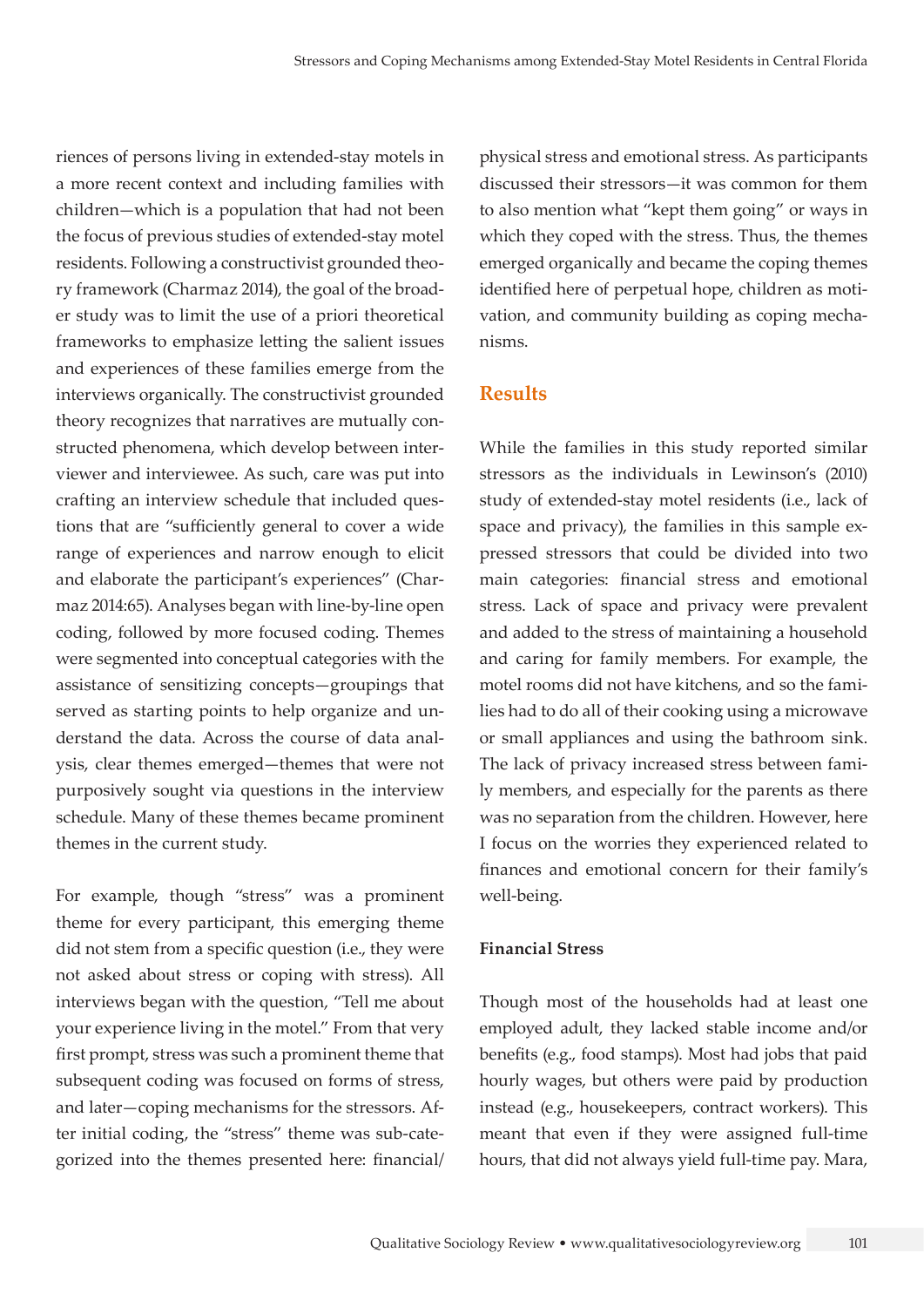a single mother of three, was a housekeeper paid by production. She described her job as physically demanding and for very little pay.

There are days where I feel I can't even get up. But, I have to go to work, and when I feel down, not motivated, I can't do all the work I have to do, I just can't… And there it's by production, sometimes I do one or two [rooms] and I can't anymore. There have been times where I've come home with \$13, that's it. One room and I couldn't do anymore, but I show up, so they don't say anything, \$13. Look, last week I got \$75 for 3 days. It's too little.

The motel room rents ranged from \$160-\$190 per week, depending on their location and conditions. The inconsistent income made it difficult for the residents to know whether they would be able to pay their weekly rent, and while this would not necessarily be different if they had permanent housing, the weekly hotel billing format did heighten their stress. When asked what the worst thing about living in the motel is, Luis, a father of one, responded:

Getting that money every week. Basically. Because it's not like you've got your house when you got a whole 30 days to come up with that money, you know what I mean. You can set aside a little every week. Nah, with these people it's, "you got it, or you don't."

Luis believed that if he had a monthly rent agreement like in an apartment, he would feel less stressed because there would be more time to gather the rent money rather than be at risk of eviction every week. While the families struggled to pay for their basic necessities (e.g., food, toiletries, transportation), the rent weighed heaviest on them, and most of the time was paid first above all other needs to secure the roof over their heads. Laura, a mother of two, felt similar to Luis:

Figuring out how we're going to get through the week. That's how we've been. How are we going to get through the week? If he gets paid \$500 and we got \$400 to pay for the room, we have \$100, how are we going to make it through the week? Does the baby need diapers? Especially with the food situation…

The weekly formatting of the rent dues placed these families in a continuous state of housing insecurity and fear of being on the street. The motel rooms included utilities, so they did not have to worry about electricity, water, or even Internet in some motels, but the stakes were high each week having to come up with "rent" to avoid sleeping on the street.

Furthermore, these families were extremely precariously housed in that they were paying more than 50% (for some 80-90%) of their income towards their room rates. Despite their desire to obtain permanent housing and their vigilant scouring of resources, this made it extremely difficult to save the money necessary to exit the motel and move into a rental housing unit. Previous evictions, criminal records, and/or bad credit all made moving into a rental apartment or home much more expensive, and this created a sense of frustration. For example, Sunny, a mom of four and a grandmother of one, all in one motel room, said:

I told him [her spouse], I'm looking on the Internet [for rentals], I mean, as of Friday I have \$1200, but I want to be able to move right into a place and not sit here [and] get hollered at and wait, then I have this much money, but another 2 weeks here shortens my money to get a place. I told him, I got \$1200, I can get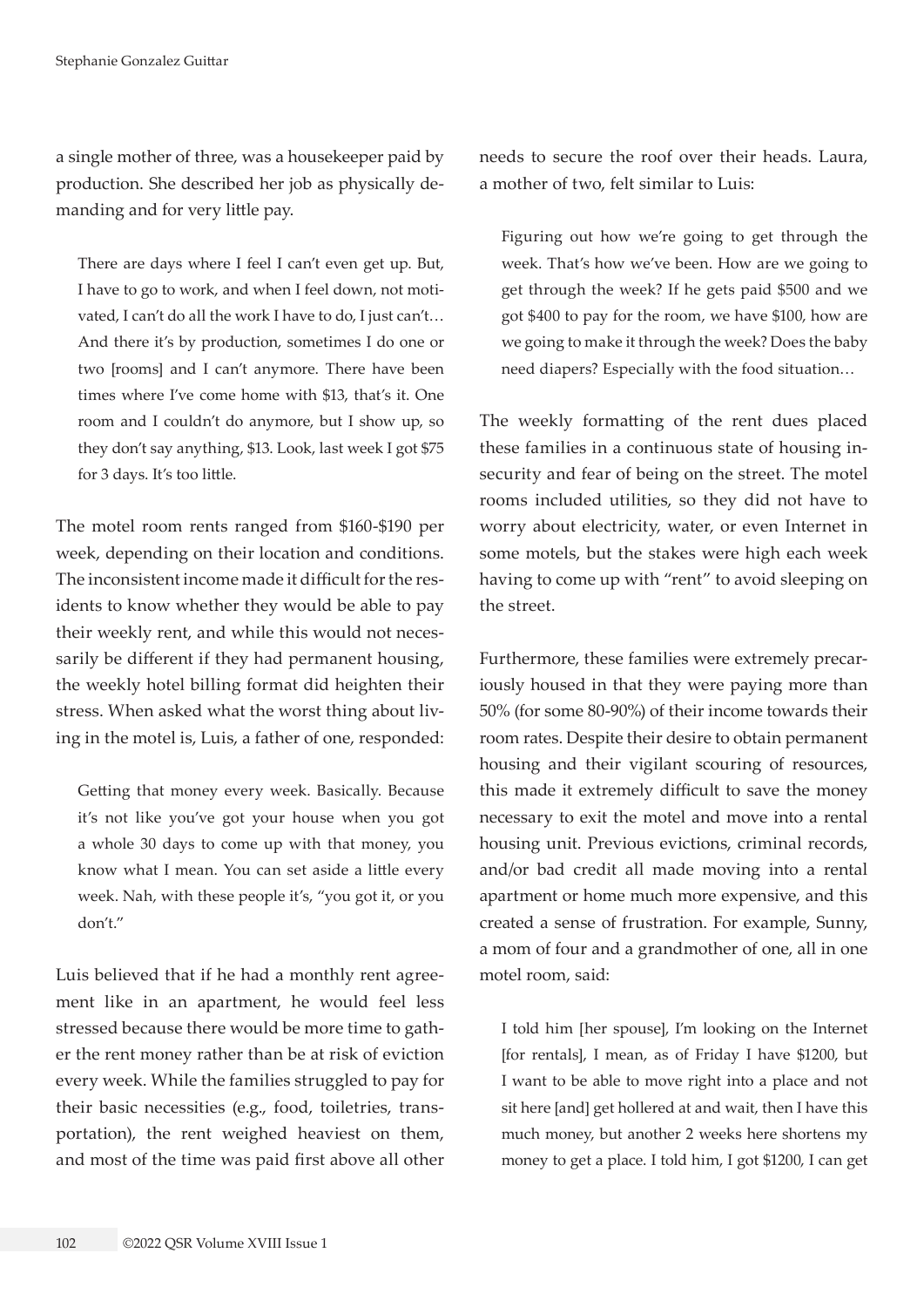a place, but then there's the deposit issue…it makes it really tough.

Sunny's situation depicts the endless cycle that these families find themselves in. While her spouse was employed, she worked at home caring for her kids and grandchild and procuring services, assistance programs, and potential housing options. Even though at the time of the interview she had \$1200, that money would not last beyond two weeks after she would pay her rate at the motel and necessities, and they would be left without savings to cover rental and utility deposits for a rental.

Further complicating matters were the lengthy wait times for assistance programs, which took up precious time and often without any rewards. As Pedro, a father of four kids (including an infant and a preschooler), explained:

One of the things is that when we call for help, I wish they didn't run. You know, I wish they'd tell us, "Here, we're giving this to you." If they can't give it to us, don't tell us, "Listen, make an appointment here, and then go there," please, you know? Our time and the time of the people behind the desk is valuable. Sometimes we don't have the chance to get there, we don't have transportation to get to the offices, why? Because we don't even have 2 cents to get on the bus, you understand?

Pedro is referring to calls he had made to different social services for rent assistance and/or transportation assistance where he was told to fill out an application but did not receive any assistance. He, along with others, was under the impression that an application meant there were funds available, that they had a chance. But, the timing of the need versus the timing of the dissemination of assistance

most times did not align and thus, created a crisis for the families. For example, multiple families reported applying for food stamps but not receiving approval for food stamps until two to three months later. This hurt the family's restricted budgets and did not help their immediate need for food until months later, further contributing to the financial and mental stress of the household.

#### **Emotional Stress**

Besides being stressed about finances, the families worried about their physical and mental well-being and that of their children. The lack of space and privacy took a toll on everyone at some point. Aida, a mother of two, explained how the lack of physical space affected her marriage and the mental state of everyone in the family. She said:

But, I don't know, I know he's [spouse] depressed, too. We're tired of living here. And then we, we got in a, I got him arrested because he tried to choke me or whatever, but after we fixed it, we got back together because of the kids and plus I love him but living like this, anyone would be like…crawling up the walls, it's horrible, it's depressing, um, just you don't have privacy, you don't have time for yourselves, the kids don't have room to play, they don't have a backyard to run around in, and it's just, it's very stressful because everybody is crammed up in here, we're always, not always arguing because we get along pretty well, but like we get into arguments, we argue with the kids, they get tired, they got attitudes…

Natalia, a new mom, also discussed how living in the motels gave her extreme emotional stress due to her constantly feeling unsafe. This led her and her boyfriend, along with their newborn, to move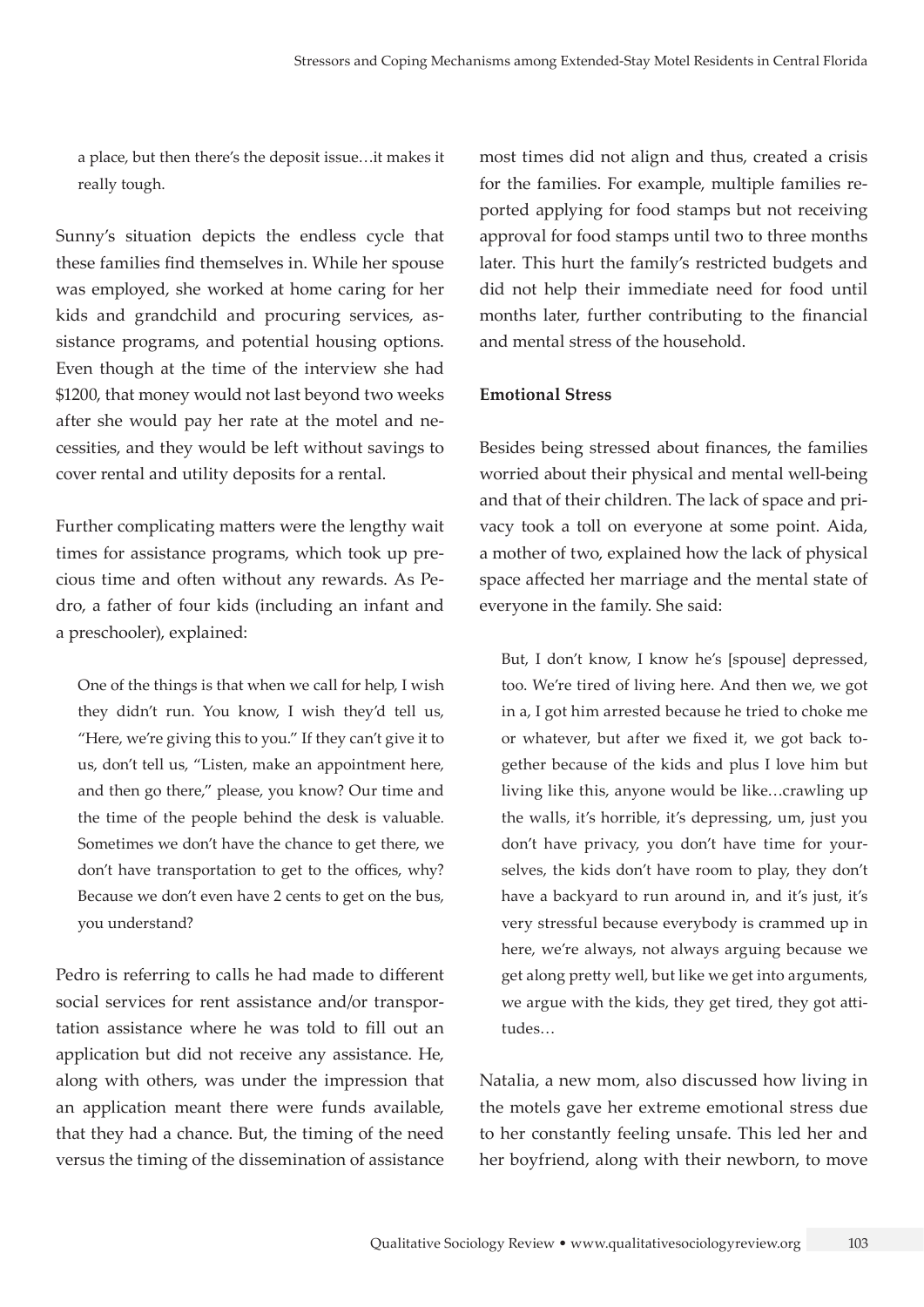motels frequently, trying to find a better environment where they felt safer. She said,

I used to cry 'cause I was scared and it was 'cause I get real emotional, I was really emotional when I was pregnant. But, yeah, I wanted to move, and I was like, I was also stressed out, so like it wasn't good, it was, it got to the point that I was about to take therapy, but I cooled down, so when we left the [hotel 1], we went to the [hotel 2], and that's where the drug addicts come and stuff like that, so like, yeah, it wasn't good.

Aida and Natalia are not alone—the connection between emotional stress and safety was a recurrent theme for many participants. Motel hopping was common among participants. Nearly all of the families had lived in multiple motels by the time I interviewed them. Sometimes they moved because they were not able to pay the week, but, most often, they reported moving from motel to motel looking for a better environment where they felt safer with their kids. They were aware that motels are home to families like themselves but also to people with criminal records unable to obtain housing and that worried them (although some of the parents in this study were convicted felons themselves). One resident, in particular, Laura, felt like she had finally found a motel with an owner who cared about the residents and had some screening questions before renting out a room. This made her feel a little bit more comfortable. During conversations with motel managers, I only found one motel manager who did a "background check" before renting, and that consisted of checking the name on the ID against the state's registered sex offender website.

For the families that moved often, the additional moves added financial and emotional instability. The emotional stress seemed to take a bigger toll on the mothers in the sample since they tended to spend the most time in the motel room either alone or caring for their children. Sunny, a mother of four plus a grandson in the room, talked at length about how living in a motel increased tensions within her household, mainly due to a lack of space and privacy. When asked about what it was like to live in the motel, she explained how difficult it was to live with seven people in one room:

The most difficult…being all crammed in a room. Putting up with the attitudes [laughter] [unclear] I deal with her, my daughter, she's got the same disorder as her dad, so to yell at her and say something at her, she fights back, and then I'm a total mess, and I'll pull all my brains out. She's outside throwing herself around somewhere, and this one, now she's 12, she's getting into that teen stage, and you just want to hang her by her toes and say swing at it…

The lack of perceived safety by the families meant they kept their children in the room most of the time, which heightened stress and emotions among all members of the family. The mothers in particular, like Aida mentioned, were concerned about their inability to provide a "traditional" childhood for their kids where they could play outside or at least have a dedicated play area and their rooms with a door and/or cook and bake with their children. Another mother, Ellen, lamented the fact that her daughter could not have sleepovers while her friends often could.

According to Somerville (2013), women may view homelessness as a disruption of their daily lives and routines, whereas men view it as a loss of property. Furthermore, homemaking is typically regarded as a motherly role (McCarthy 2020) and one that the mothers in this sample reported struggling to ful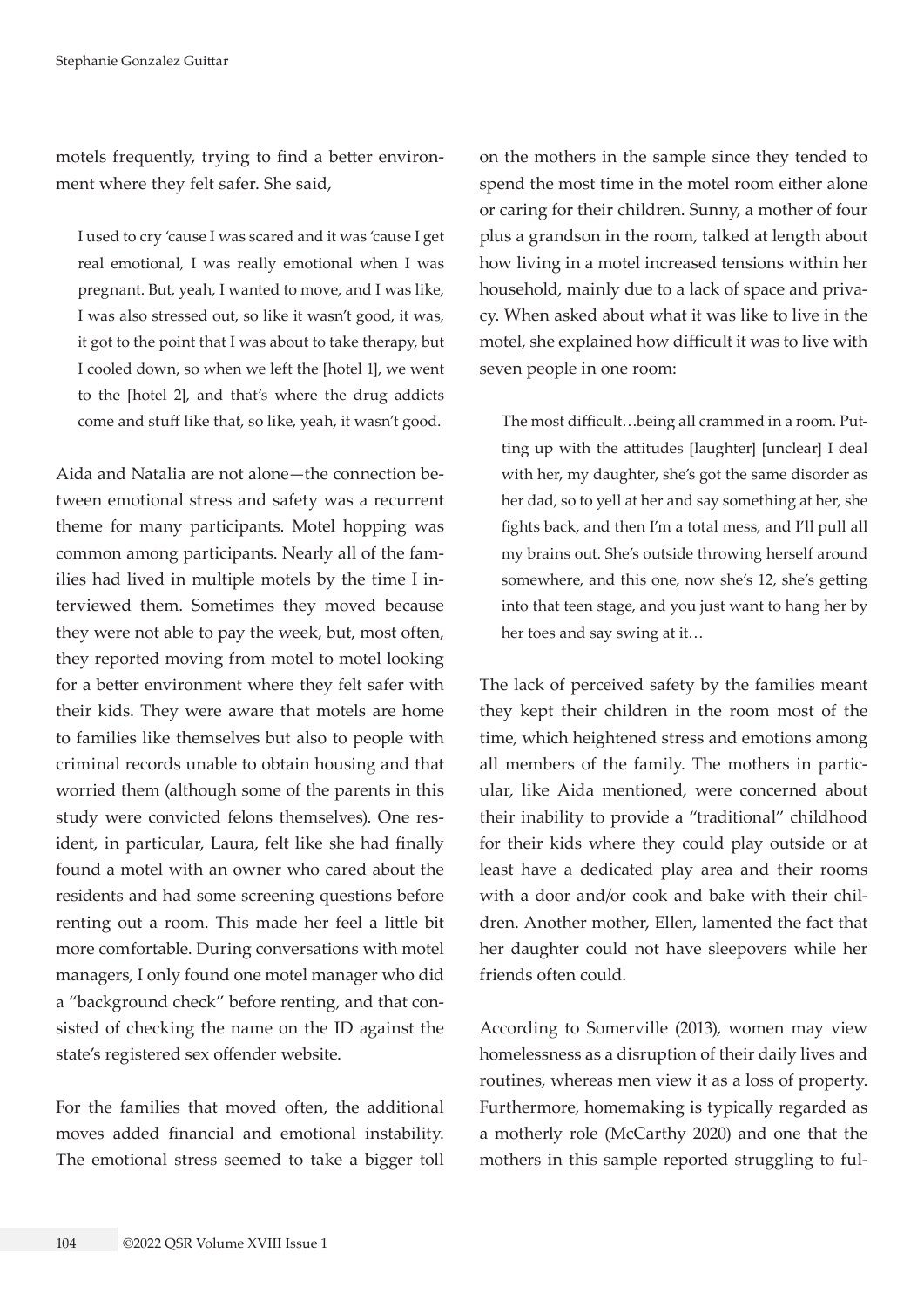fill in the ways that they could. The mothers in this sample tried to maintain routines, family traditions, and celebrations as they would or had when they had a permanent home, sometimes successfully and often not, and this was a source of emotional distress for them.

Most of the emotional stress was bared by the mothers since the majority of the fathers (all but three in this sample) worked outside the home and tried to work as much as they could to provide for the family. This allowed the men some distance from the motel environment and the daily disruptions to home life. It also allowed them to focus on things they felt they could control—like work to earn money to hopefully have the ability to move to permanent housing, which was also a way for them to cope with the stress.

#### **Coping Mechanisms**

The first two themes: perpetual hope and motivated by children were expressed by all of the participants in different ways. The last theme discussed in this section, building community with others in the motel, was something experienced by a sub-group of the motel residents, all from one location.

### *Perpetual Hope*

All of the families, regardless of the length of stay at a motel, remained hopeful that something would come through for them (e.g., a new job, promotion, a tax refund, or a new housing program) that would change their housing situation. Most times, participants did not have concrete evidence that any of these things would manifest yet they still allowed the participants to remain optimistic and hopeful that the motel room was, indeed, a temporary place.

As Joe said, "it's gonna get better, I know it is. It just takes time."

For Mara, who worked as a housekeeper, the hope was the new job she would start the week following our interview. This new full-time job would pay her an hourly rate of \$9 plus benefits instead of production. During the interview, she was doing the math in her head and figuring out how she would be able to cover her rent and expenses. Even though she realized her new income would not cover all of her housing plus transportation and childcare expenses, she believed she would be able to make up the difference by selling handmade crafts on the side.

Donna, a working mother with two teens in the room, had applied for a housing program with the county and was placed on a waitlist. She said, "I'm on the list to be helped in July when the funding comes through," and she told me that she had been looking for rental homes and had found 12 affordable ones in the neighborhood where she wants to live. Having these potential breakthroughs served as motivation for the residents, and it helped them remain hopeful that their situation would only be temporary.

These hopes and opportunities that the participants shared with me not only served as coping mechanisms for their financial stress but also helped their self-image. Laura commented multiple times of her uneasy feelings anytime she had to interact with someone and disclose her living situation and the reactions or judgments that she encountered. About seeking assistance, she said,

But, it's just some places that I have gone to, they treat you like that, like, you know, they see you in a situation and assume that you've been in that situation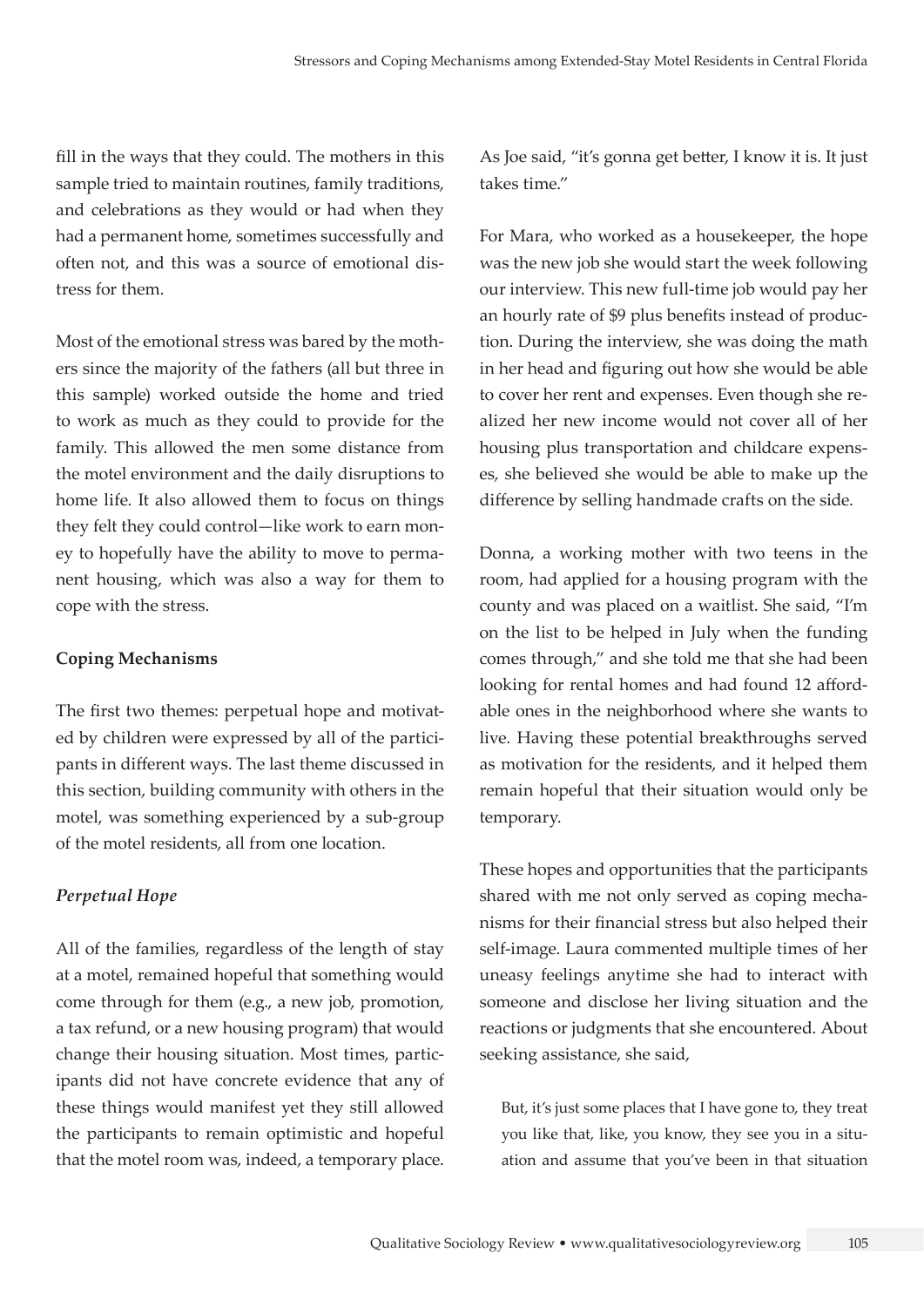all your life and, you know. Like I told them, you pay taxes in case you're ever in that situation, you know you're able to go and apply and receive it again. And it's like bothersome to some people.

Laura was a cosmetology student, and she said, "After all of this, I'm still going to school." Laura was very proud of maintaining her studies despite living in a motel and living an hour away from her school. She also referred to the certifications she had from her previous job working with the Head Start program in a different state.

Several residents pointed out how they were different from others because they were actively working to get out and not "getting comfortable" in the motel. Donna was adamant about that for herself. She explained:

Like I said, I came in here with one black duffle bag as if I came from wherever and moved in. People that come here have those rollaway carts with their lives on them, their lives, like I said, [name of another motel resident], big freezer, oven, 3 of these refrigerators all over the place, his own flat-screen TV, his own… it's up to the yin and yang. Not me. I'm not making it my home. I'm not, I refuse to. And I feel like when you bring things here, and then you bring more things [13-year-old son yells out: "You feel too much at home," she nods in agreement], and this isn't home, this is just a place to lay your head until you can lay it in a permanent spot.

Donna felt that if she moved in a lot of stuff into their room, then she would get comfortable and complacent with her living situation. She wanted to stay uncomfortable so that she would stay motivated to move out. She compared herself to other residents whom she felt had become too comfortable in the motel and thus, had lived there for multiple years. Her comfort with the discomfort stemmed from her perpetual hope that she would soon be able to move into her place. On the other hand, Jackson, a single dad of three, had all his belongings packed in boxes in the room like a storage unit (this was unique for this sample). When asked how it was to live in the motel, he said, "Small. Crowded. Crazy. It's all right, I'm going to make it all right until I can do better." Jackson was an unusual case in that he consistently referred to the room as "the house," and the hallway as "the porch" where the kids played, and he did not seem as bothered by the small space as others in this sample. Jackson spent nearly 90% of his monthly fixed income from social security disability on the monthly room rate. Despite there being little chance he would be moving out of the motel soon, he was optimistic that everything would be all right and he and his kids would be ok.

### *Motivated by Children*

Parents worried about how the motel environment would affect the children in the long run. However, children forced the parents to have, or at least present, a positive outlook. Many of the parents, especially those who were able to be interviewed away from their children, talked about how depressing and difficult their situation was and how they hated that their children had to endure that because of their (parents') failure to provide. At the same time, the kids motivated the parents to persevere every day. Aida said,

I don't even want to get up half the time…I get up because I have to because I have to get my son to school, because I have to feed my daughter. If not, I would probably die there.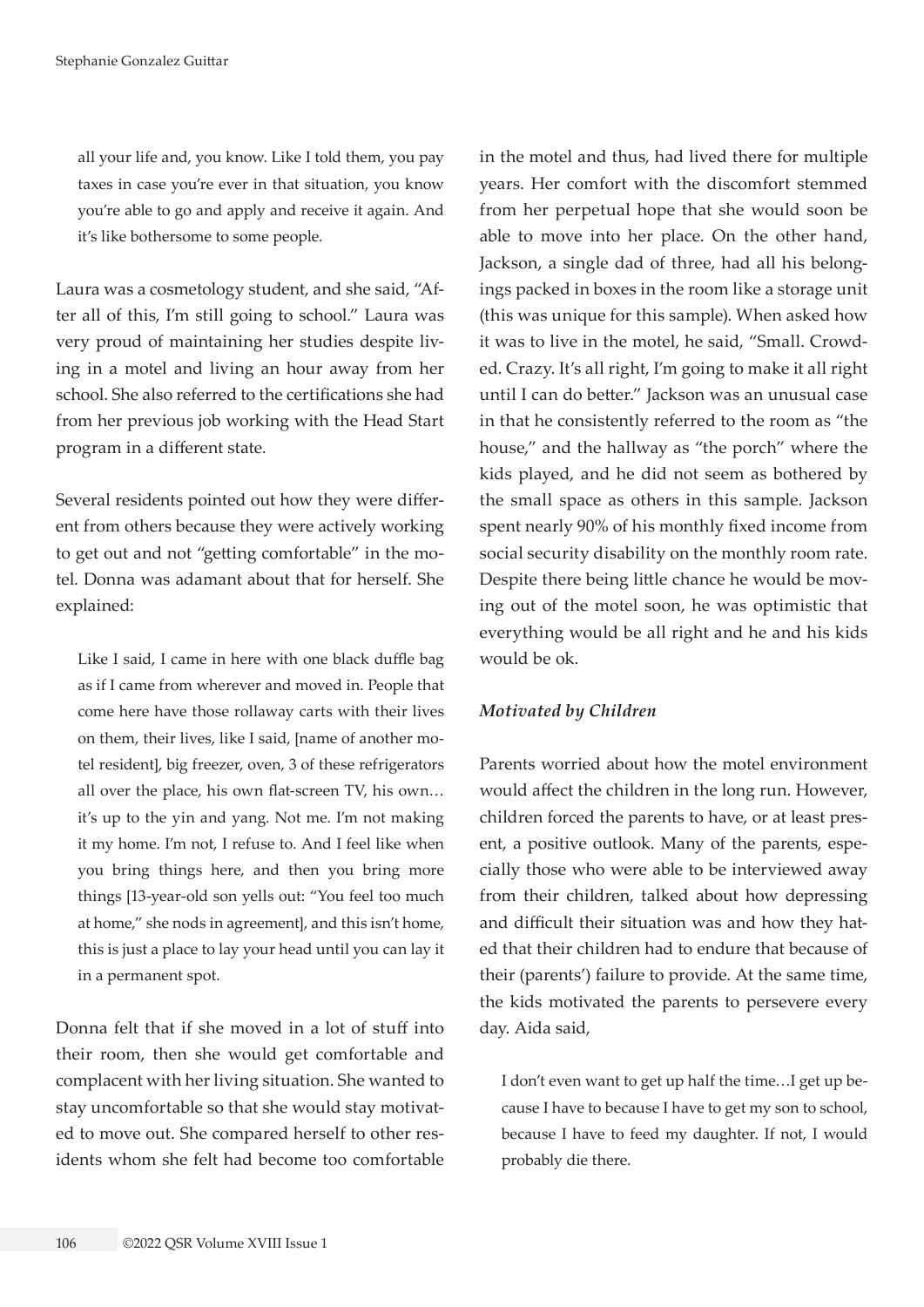For Aida, who reported suffering from clinical depression, her children forced her to get up and greet the world each day. She was motivated to find resources to provide better for her children despite her personal challenges with her mental health.

As mentioned earlier, several families discussed how the motel environment was not ideal for children and they felt unsafe. Inocencia and her daughters experienced some distress over the incidents at the motel, but she tried to keep a positive outlook to help her kids get through the tough times and help them and her cope with her situation. She said,

My youngest, sometimes her nerves would be uncontrollable when the police were in the area, she was so uncomfortable, it was tough. But, Mami (referring to herself) always managed to explain and, you know, "Let's go for a walk"…and we would have some quality time with whatever activity we could do…Those are the little moments, I value…But, it is tough! It's just that I'm the type of person that always tries to look for the positive side…

Orphee and Joe said it hurt them when their daughters asked for stuff that they could not buy for them. But, they also said those moments become teachable moments for them, too. Joe said, "but it's kinda good in a way for them 'cause as my older daughter, they'll see now what it takes to survive in the world, you know. It's kinda teaching them as well." Dee, who thought similarly about her six-year-old daughter, said, "for 6 years, whatever she pointed at, she got. So, maybe God wants us to learn to live a little more humble."

These parents coped by reframing their situation as a character-building experience for their children. Our society expects parents to have the ability to

provide necessities and a healthy environment for children to develop and grow. Sometimes the parents felt like they were failing to do so, and that generated guilt and stress. However, during the interviews, parents discussed how they were doing everything they could to provide a loving and safe environment for their children. Each one had high hopes for their children's futures, and that hope helped them cope with their current situation.

#### *Building Community*

Though the majority of the participants felt a general mistrust of other motel residents, six motel families found great comfort in meeting other families in the motel that they could relate to and build relationships they considered stronger than their ties to family members. Though the larger clique in this sample was a result of the snowball sample, two other participants in different motels reported very similar bonding experiences to other families in their motels. In Brownrigg's (2006) study, there was no discussion of anything beyond emotional support for these cliques, but in this sample, the families reported receiving instrumental and emotional support from these neighboring families.

In reference to the community feel of one motel, one participant said, "you know, everybody kinda knows everybody. It's like, I call it 'the happy hotel' from The Muppets." The families reported each other as their support system. When asked whom they would go to for help, these families would say they would talk to their neighbors rather than their relatives. Despite her comments about how other motel residents felt "too comfortable" living in the motel, Donna said:

The other thing about the hotels is that everybody understands one another, doesn't judge anybody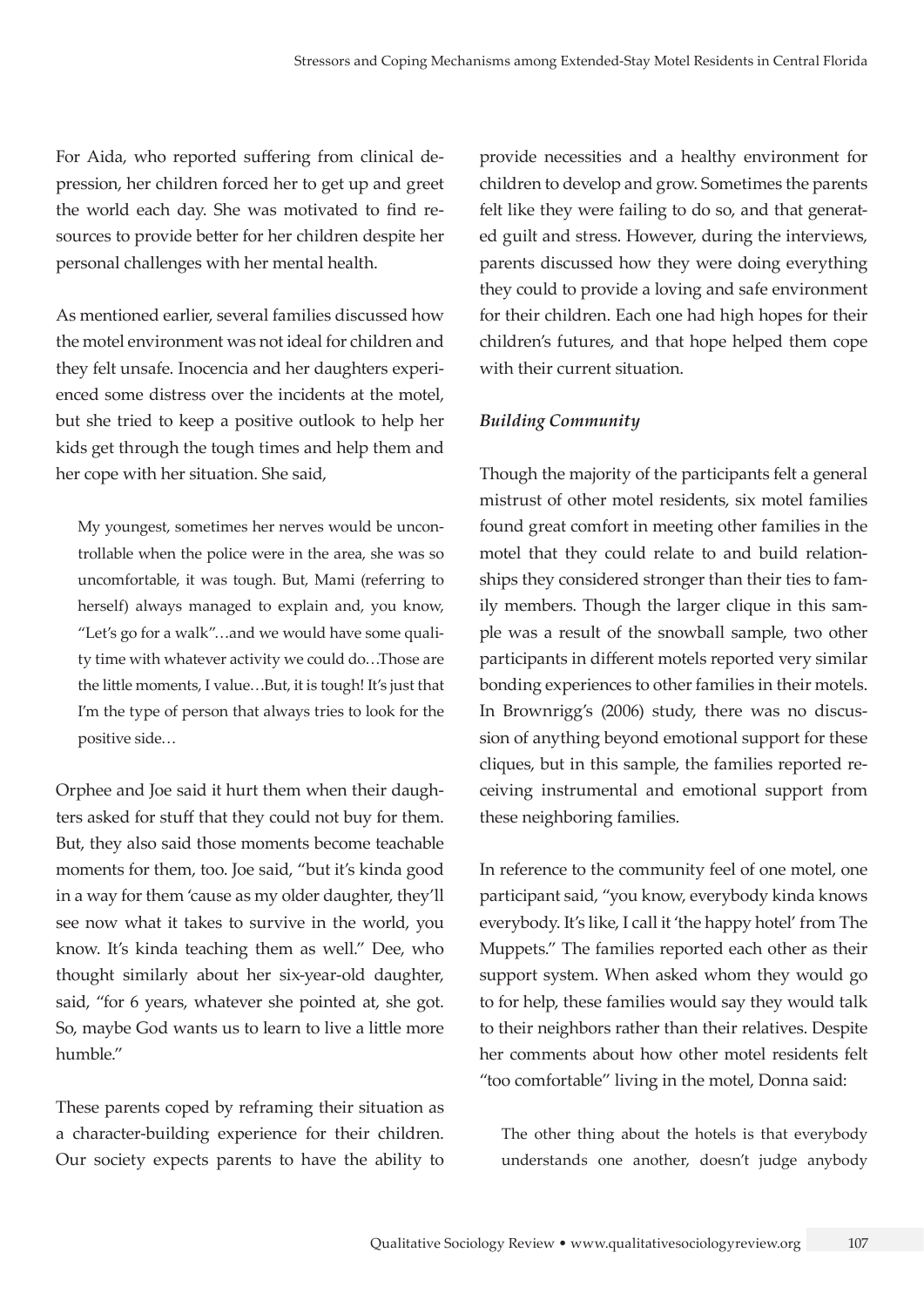about having no money, having no food, or what kind of situation we're in. Everybody understands 'cause they're living it, so everybody bends over backward to help each other.

While some of these families may hesitate to ask family for money for rent or food, they rely on each other to avoid judgment and perhaps repercussions, such as being reported to child protection services for not having enough food for their kids.

A resident at another motel, Inocencia, had a network of four families who also lived at her motel. She said they became very close, like a family, and she could count on them for emotional support, as well as during any crisis. Inocencia explains:

On occasion, the other girls have lent me money, I would pay [rent], and then when I got paid, I would pay them back. Also, when I had money and another person was short, I would give them money, and we would keep each other in this exchange to survive.

Ward and Turner (2007) suggest that social networks can prevent welfare. In these cases, the social networks were not complete substitutes for their TANF benefits, but they did provide assistance that would not be available to them through TANF or available on time. For the majority of residents who found themselves in a motel with other supportive families, these relationships filled the gap that their families would have filled and eased their stress during a crisis. Some completely replaced them by calling them their family. At an outreach event where I met two of the participants, Ellen and Jeanette, they introduced themselves as "neighbor sisters." After talking to them a bit, I learned that they had met only a couple of months before at the motel when they became next-door neighbors. Jeanette told me,

"she's like my sister, man, I don't know what I would do without her." Ellen and Jeanette, as well as their husbands, became so close in that short period that they were planning to move into a house together. These fictive kin relationships were the residents' safety nets when the traditional bonds were broken or non-existent. For these motel residents, knowing they were surrounded by people in the same situation, who understood their struggles and did not think of them as any less because of it, was a beneficial factor in helping them feel optimistic about their future.

In contrast, some residents either were not in a motel with other families (or at least ones they could relate to) or had been through some bad experiences that made them hesitant to interact with others. These residents reported that they felt it was best to keep to themselves and interact with others as little as possible to avoid being caught up with "bad" people or having others gossip about them and know "their business." While they felt that isolating themselves was best for their family, these residents were more likely to report feeling down, depressed, and overall unhappy with their current situation than those who talked about their close relationships with neighbors. Sunny describes why she prefers to keep to herself:

I've met other people, but I try to keep myself distant not to get too involved with other people. Like we have a few people that we talk to, but other than that, we don't get involved with other people. We try and keep our distance. I find it's easier that way, no one knows your business, they don't have to know your business, my kids don't have to deal with other people saying your kids are doing this and that…I'm right here, I can tell what my kids are doing, we don't need these people coming in here, run in here, yapping making it worse than what it is.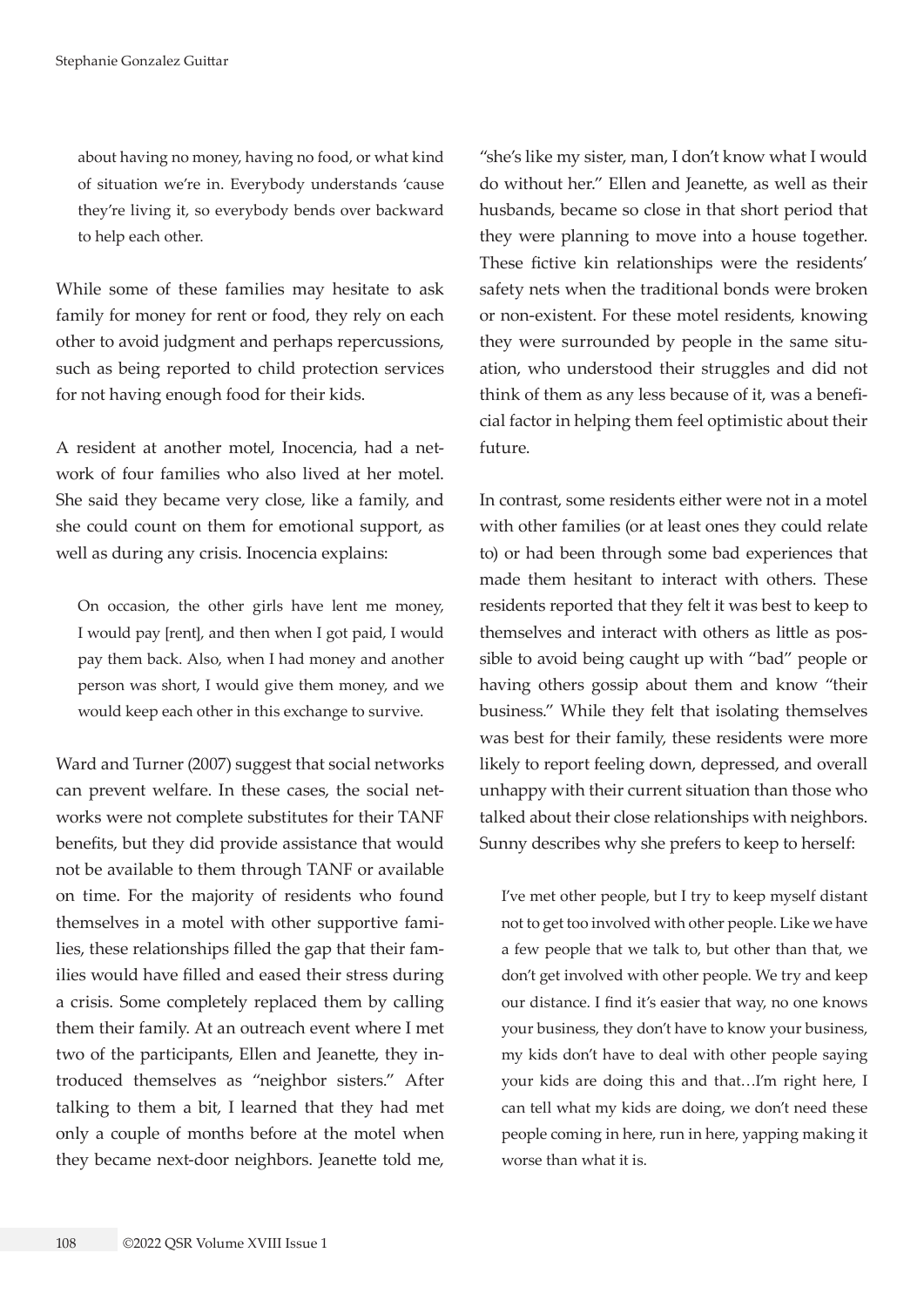For residents like Sunny, keeping to themselves was a way to not add stress or "drama" to their already stressful living situations. This also meant they did not forge positive social relationships for emotional or instrumental support if needed. They only depended on their partners, if they had one, to talk to and vent their feelings. The lack of a social network made them more susceptible to negative feelings and general unhappiness.

However, I found through their narratives that they reported knowledge of other families in the motel. They did not "know" them, but they knew of them and either had observed the families in the common areas or had some interaction that gave them the ability to tell their story. In other words, even though the families said they did not know anyone, they still speculated about the lives of others during their interviews with me. Sometimes these details or experiences were reasons for them to not interact with others in the motel. The families were speaking of other residents and comparing other residents' decisions to their own and using those judgments as justification for their choices. Even some of the residents, who said they avoided others, tried to learn about and find a connection to the others around their motel room. This pseudo connection served as a coping strategy for them by reinforcing their beliefs, values, and providing some affirmation that they are different (better) than other motel residents.

## **Discussion**

Families in extended-stay motels experience a great deal of stress from multiple factors that affect their subjective mental health, physical well-being, and their daily routines. Financial pressures are the main stressor for these families, but the financial instability affects their housing alternatives, relationships with partners and children, perceptions of safety, as well as their physical and mental health. Notably, stressors vary by gender. While most of the fathers in this sample worried about providing for their families, the mothers had additional stressors stemming from their inability to perform motherhood the way they would want to and also because of their social isolation since most of the mothers in dual-partner households did not work outside the home and had no respite from the motel room. The lack of transportation, money, childcare and even mental healthcare placed greater weight on the mothers.

The findings showed how small networks within motels or "cliques" serve as an informal safety net for the families when assistance from extended family or social service providers is not available. Moreover, it was evident in this data that those who were able to forge social relationships in and out of the motel had a more positive outlook on their situation. Though, consistent with Brownrigg's (2006) findings, some motel residents keep to themselves to protect their privacy while others socialize and form cliques with other residents. Given the potential benefits of these small social networks within a motel, social service providers could attempt to hold more outreach events at the extended-stay motel locations to encourage interaction between neighbors and facilitate these social connections that can improve instrumental and emotional support for the families.

In this data, there is some indication that the type and location of the motel encourage or discourage social interactions with neighbors. For example, there were single-story and two-story traditional motel locations where the doors faced the parking lots. In these locations, the residents were more like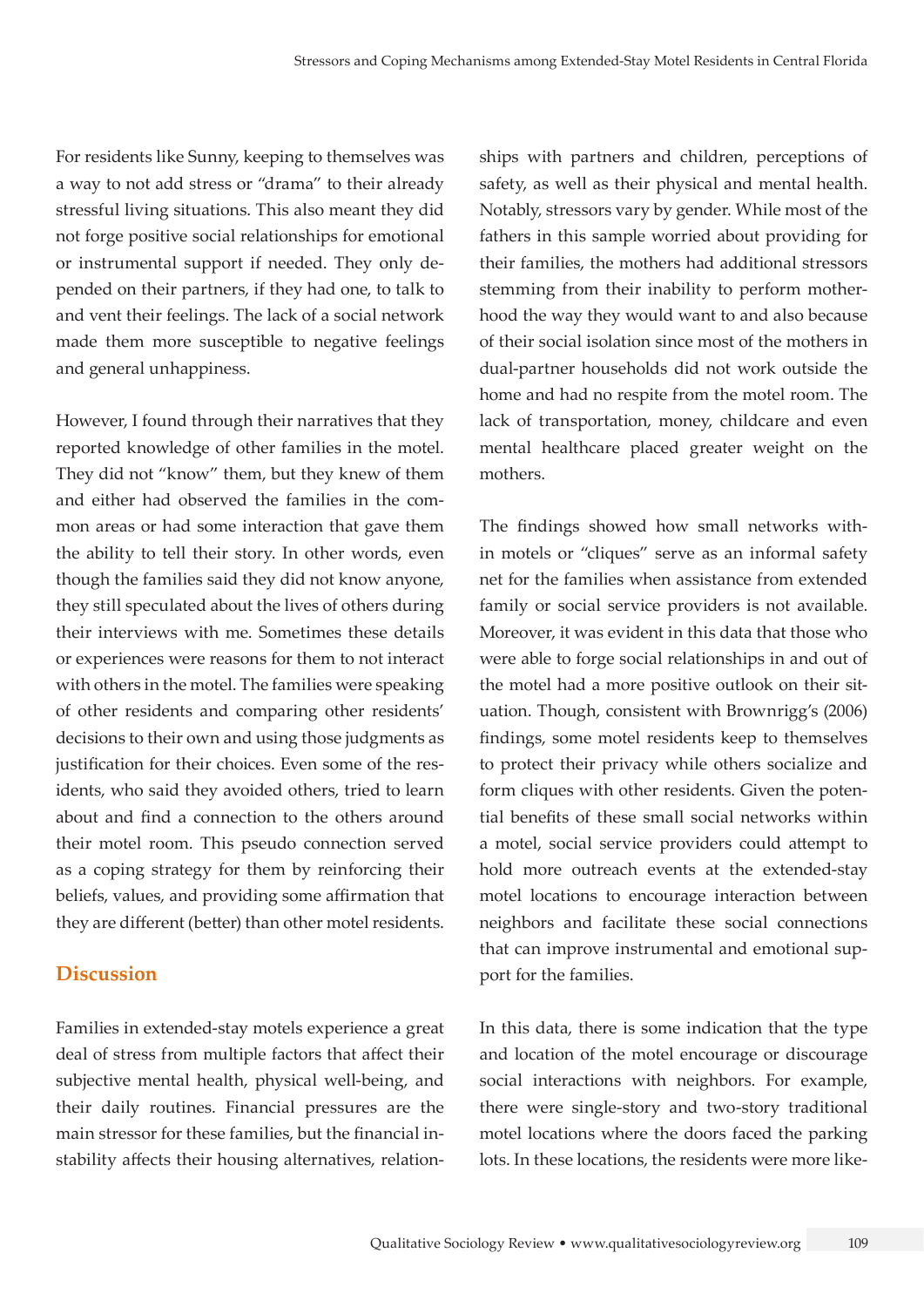ly to report noise disruptions, police presence, and overall feelings of uneasiness about their surroundings. Other locations were more mid-range hotel style with multiple stories, and the rooms were only accessible from the inside of the building through the main lobby entrance. Two of the three "cliques" discussed in the findings section were based in locations with the mid-range hotel layout, and the other was in a two-story motel layout. The style and layout of the locations should be a variable to consider in future research as it relates to not just community building among residents but also for adequate trauma-informed care of extended-stay motel residents and their children.

As with any qualitative study, there are limitations in the present study. The sample consisted of families with children living in extended-stay motels. The stressors and coping mechanisms may differ by different demographics and life circumstances. The motels may be the only housing option for individuals with felonies, drug charges, registered sex offenders, or individuals on fixed incomes. Future research should explore the experiences of the various sub-groups that live in extended-stay motels. It is important to understand how each sub-group constructs a "home" in their situation, how they attempt to manage the stress and stigma associated with their living situation, and how they cope with the stress of it all.

### **Conclusion**

Ultimately, the lack of permanent housing is the most pressing stressor for these families. The participants believe that once they acquire permanent housing, all other stressors will decrease or be eliminated. The bad news is that affordable housing units are dwindling across the nation. According to the National Low Income Housing Coalition (2019), there is not a single state where a minimum wage employee can afford a two-bedroom apartment. This housing crisis will inevitably maintain some of these families in the extended-stay motels and lead to more people seeking shelter in extended-stay motels.

This study reveals the consistent and persistent stress levels that the parents living in extended-stay motels experience daily. Future research in this area should pay particular attention to the temporal challenges families who live in extended-stay motels face. As explained here, the quick turnaround time for rent payments in a motel yielded high concern of being on the streets on a weekly basis. While common rhetoric may portray people living in poverty as complacent and unmotivated, this is simply not the case for these families. The families spend considerable amounts of time hustling, working at their jobs, procuring goods and services from non-profit organizations and food pantries, looking for assistance programs to help them obtain basic needs including housing options. This is all the more challenging for families with young children, limited childcare, and/or without transportation. One of the families in this sample walked two hours each way (with an infant and a toddler) in full Florida sun to an agency offering emergency assistance because they did not have any other transportation or childcare. Thus, there is a level of stress and frustration that occurs when everything they can and need to do to improve their situation takes an unrealistic amount of time, and it feels like their efforts do not yield any or enough benefits (Fraenkel 2020).

While extended-stay motels residents may be perceived as "housed" individuals and not homeless, they experience similar stressors as those living in emergency shelters and/or liminal housing. It is dif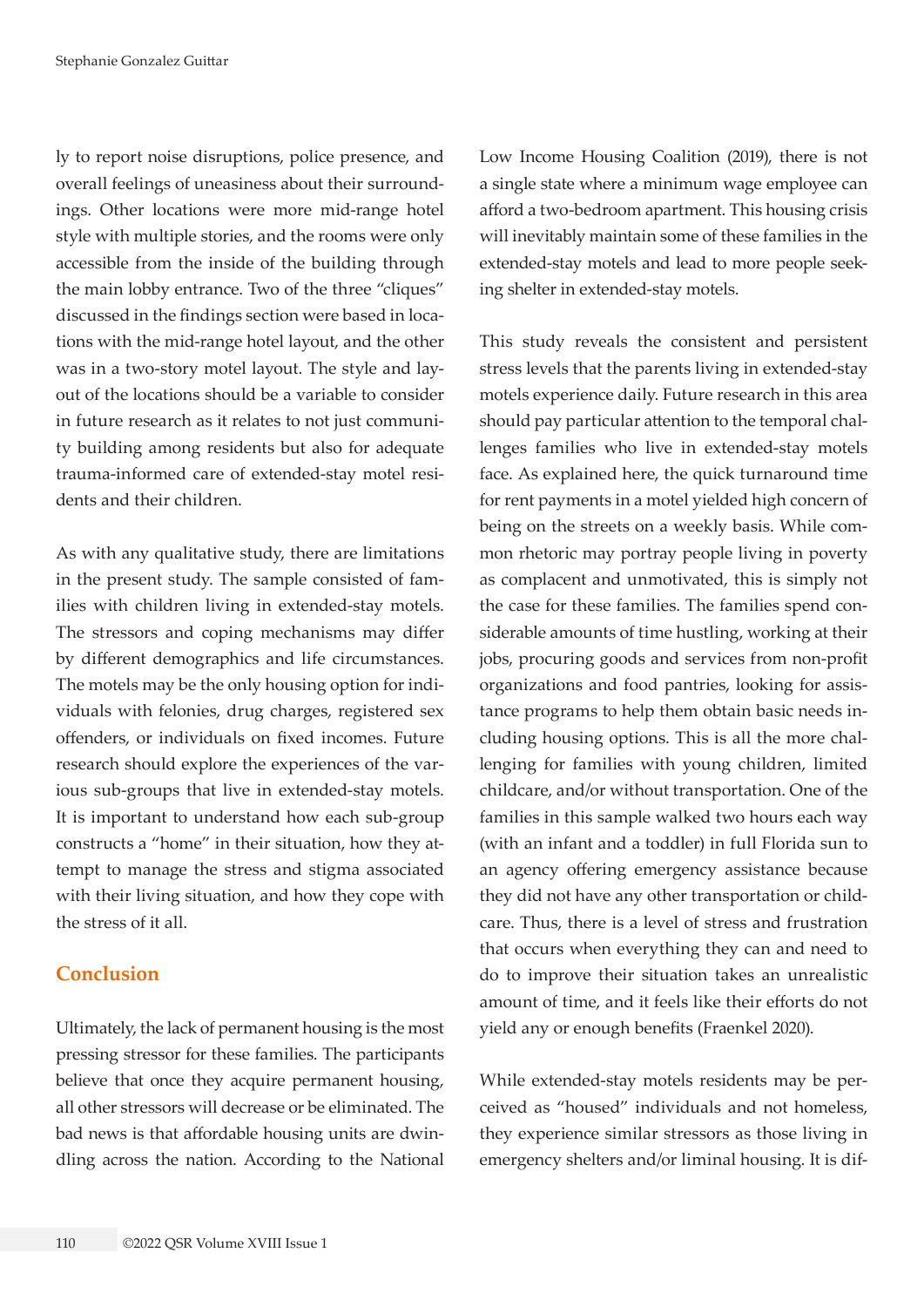ficult to establish routines and plan when there is so much instability in their lives. Furthermore, the gendered stressors are also heightened in this housing setting as families are isolated from residential areas and amenities (e.g., green spaces, playgrounds) that can provide some respite from the "four walls" of a motel room but are difficult to reach without transportation. As the housing crisis persists in America, low-income individuals have fewer and fewer housing options, and as the recent New York Times (Frazier 2021) article title suggests, "When no landlord will rent to you, where do you go?" Extended stay motels are the band-aid to the housing crisis, and it is peeling. Social service agencies and city governments in this area are discussing turning to motels as affordable housing units. But, from the experiences of the families here, as they exist, extended-stay motel rooms are not healthy for families with children. These motel units could work as affordable housing if: 1) motels were converted into traditional rental units with leases that afforded tenant rights, 2) rooms were retrofitted to create delineated living spaces where families can cook, eat at a table, kids can study, and have private sleeping quarters, 3) they were rented at affordable rates based on income, 4) based on the narratives shared about the significance of informal social networks, it would be wise to build opportunities for residents to commune together and facilitate these connections. Ultimately, extended-stay motel residents want to be "seen," as they are largely overlooked by housing/rent assistance programs and they need assistance to break their "payday loan of housing" (Frazier 2021).

### **References**

Averitt, Sandra S. 2003. "'Homelessness Is Not a Choice!' The Plight of Homeless Women with Preschool Children Living in Temporary Shelters." *Journal of Family Nursing* 9(1):79-100.

Banyard, Victoria L. and Sandra A. Graham-Bermann. 1998. "Surviving Poverty: Stress and Coping in the Lives of Housed and Homeless Mothers." *American Journal of Orthopsychiatry* 68(3):479-489.

Brownrigg, Leslie A. 2006. "People Who Live in Hotels: An Exploratory Overview." *Statistical Research Division, U.S. Census Bureau, Study Series, Survey Methodology* 2006-3.

Census, US. 2010. *State and County QuickFacts: Osceola County, Florida*. Retrieved December 04, 2021 [\(http://quickfacts.census.](http://quickfacts.census.gov/qfd/states/12/12097.html) [gov/qfd/states/12/12097.html](http://quickfacts.census.gov/qfd/states/12/12097.html)).

Charmaz, Kathy. 2014. *Constructing Grounded Theory.* 2nd ed. London: Sage.

Choi, Namkee G. and Lidia J. Snyder. 1999. *Homeless Families with Children: A Subjective Experience of Homelessness*. New York: Springer Publishing Company.

Conger, Rand D. and M. Brent Donellan. 2007. "An Interactionist Perspective on the Socio-Economic Context of Human Development." *Annual Review of Psychology* 58:175-199.

Donley, Amy M. et al. 2017. "How Stable is the Condition of Family Homelessness?" *Society* 54:46-55. doi: 10.1007/s12115- 016-0099-0.

Dum, Christopher P. 2016. *Exiled in America: Life on the Margins in a Residential Motel*. New York: Columbia University Press.

Fraenkel, Peter. 2020. "Time as a Source of Struggle and Resilience in Homeless Families." *Time & Society* 29(2):581-603.

Frazier, Mya. 2021. "When No Landlord Will Rent to You, Where Do You Go?" *New York Times*, May 20, 2021. Retrieved December 04, 2021 ([https://www.nytimes.com/2021/05/20/mag](https://www.nytimes.com/2021/05/20/magazine/extended-stay-hotels.html)[azine/extended-stay-hotels.html](https://www.nytimes.com/2021/05/20/magazine/extended-stay-hotels.html)).

Gonzalez Guittar, Stephanie. 2017. "Barriers to Food Security Experienced by Families Living in Extended Stay Motels." *Journal of Sociology & Social Welfare* 44(2):29-52.